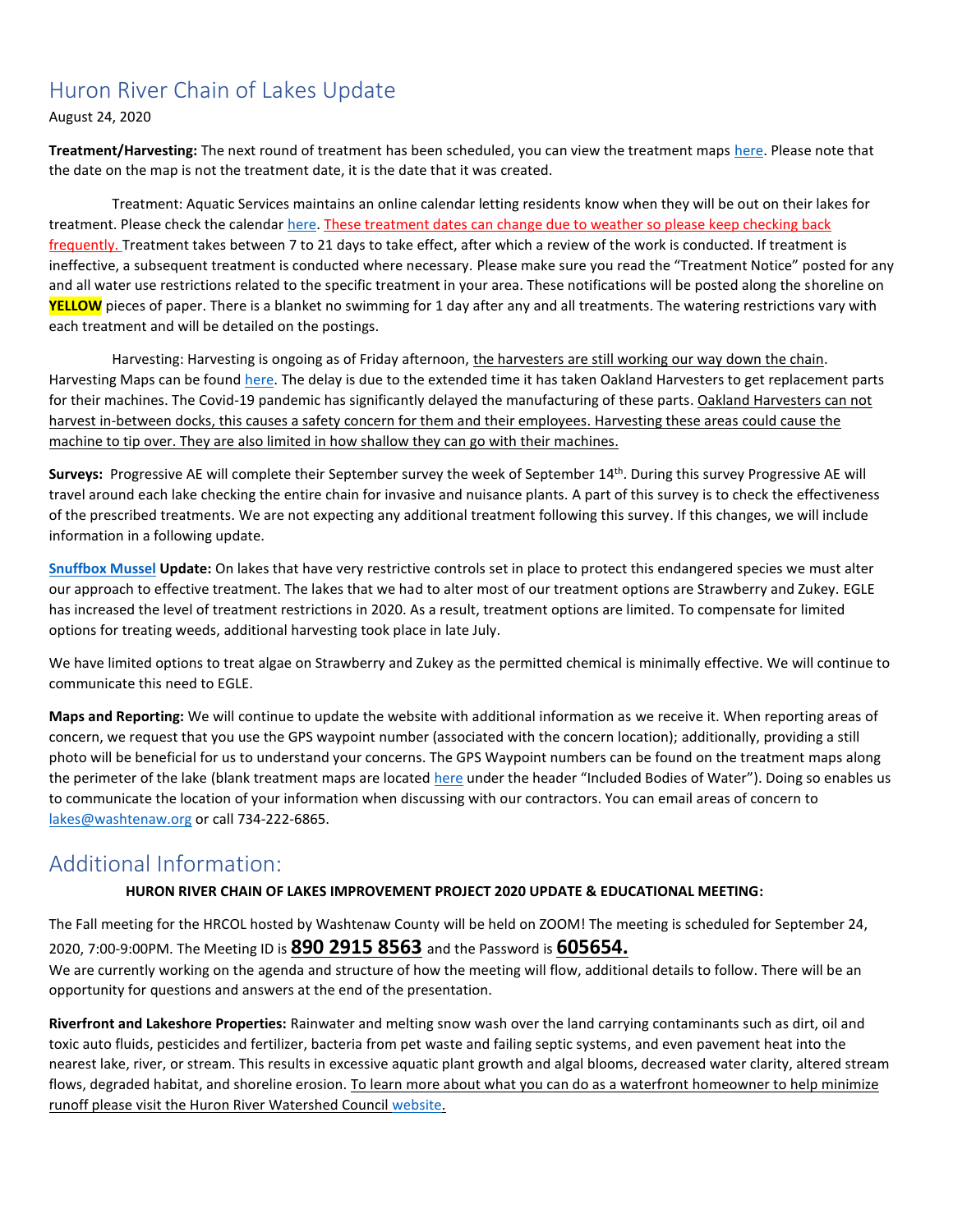**PFAS:** The "Do Not Eat" advisory on the Huron River starts when N. Wixom Road crosses in Oakland County and extends downstream to the mouth of the Huron River as it enters Lake Erie in Wayne County. For a full list of water-bodies please visit <https://www.washtenaw.org/AlertCenter.aspx?AID=136>

**Shoreland Steward Best Practices:** Please visit the following site to learn more about the best practices for your shoreland! Small steps you take on your own shore can have BIG impacts for your lake's water quality. [https://www.mishorelandstewards.org/bestpractices.asp](https://gcc01.safelinks.protection.outlook.com/?url=https%3A%2F%2Fwww.mishorelandstewards.org%2Fbestpractices.asp&data=02%7C01%7Ckoloskil%40washtenaw.org%7Cc1099d767abc47df4fd108d6ffc1b605%7C940f79927c85414e8cb10632dd3a5282%7C0%7C0%7C636977604786419415&sdata=y9VJuglOwLSYM%2F8PlrbVRfiz7aXv3RoGR2iMVcbKcuY%3D&reserved=0)

**Washtenaw County Website with Lake Management Resources:** A list of informational resources we have been accumulating have been posted on a central page now! On this webpage you can find information on Plant Management, Lake Muck, Native Shorelines and Boat Pitting. Please take a look at this [page!](https://www.washtenaw.org/3062/Lake-Management-Resources) If you have a resource, you think might be helpful for other residents who live on or enjoy lake life please forward it to [Lakes@washtenaw.org.](mailto:Lakes@washtenaw.org)

## [Lakes"](https://thesuntimesnews.com/cleanup-effort-on-the-portage-chain-of-lakes/)

One of your fellow HRCOL residents Craig Kivi was featured in an article in The Sun Times News for his clean up efforts on the lakes.



**PBWOA:** Additional information may be ["Cleanup effort on the Portage Chain of](https://thesuntimesnews.com/cleanup-effort-on-the-portage-chain-of-lakes/) The Cleanup of the PBWOA website physical org.



#### "Something's Fishy about Mussels"

The Huron River Watershed Council posted a blog all about our freshwater mussels!

[https://www.hrwc.org/somethings-fishy](https://www.hrwc.org/somethings-fishy-about-mussels/)[about-mussels/](https://www.hrwc.org/somethings-fishy-about-mussels/)